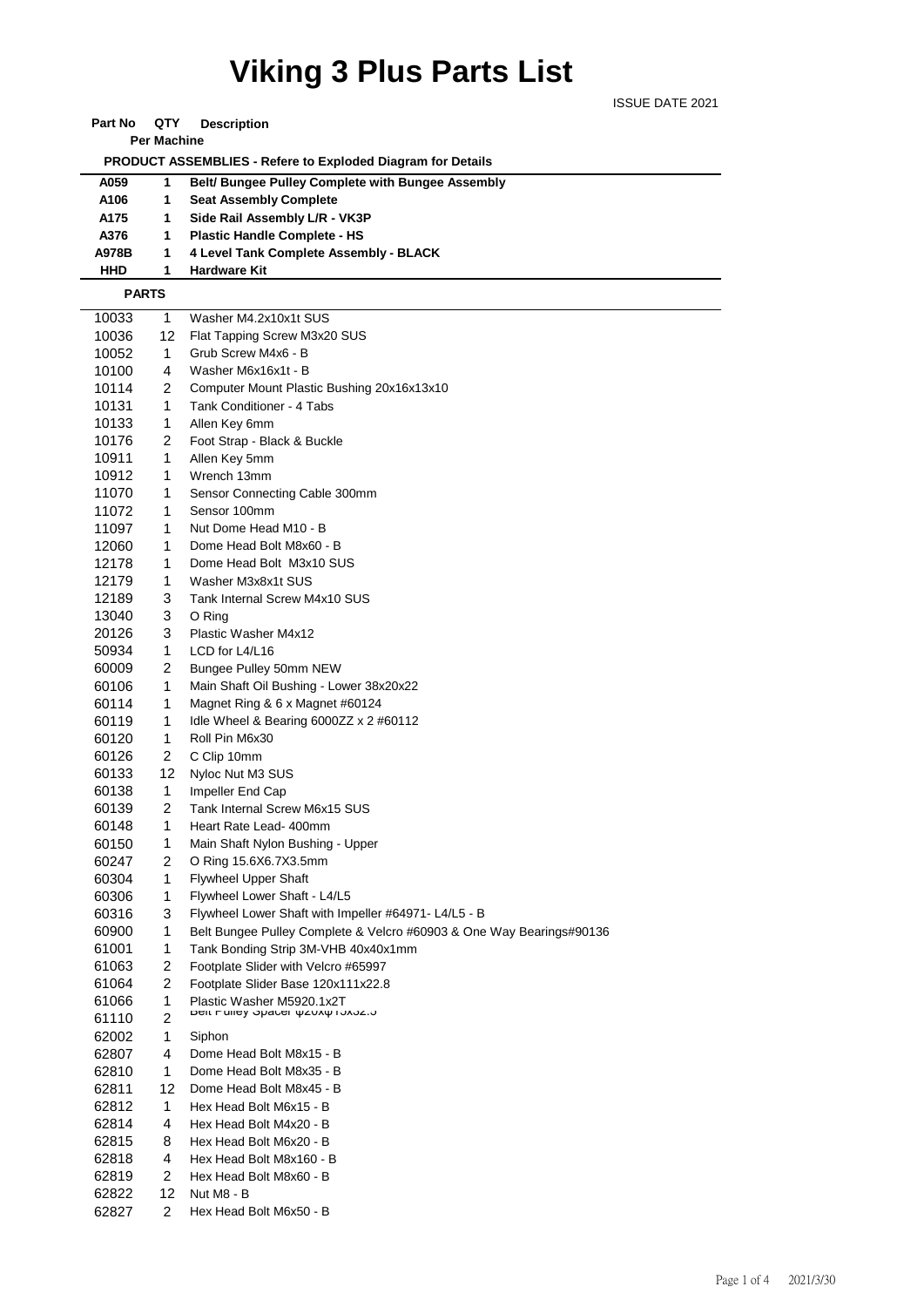| Part No | QTY                | <b>Description</b>                                                              |
|---------|--------------------|---------------------------------------------------------------------------------|
|         | <b>Per Machine</b> |                                                                                 |
| 63002   | 1                  | Upper Main Frame with Decal # 63810 Complete - VK3P/VK3V                        |
| 63132   | 12                 | Allen Key Bolt-M3x20 - SUS                                                      |
| 63144   | 1                  | Tank Plug for HS Tank                                                           |
| 63987   | 4                  | Counter Sunk Bolt M4x40 - B                                                     |
| 64141   | 1                  | Computer with USB - L4                                                          |
| 64501   | 1                  | Handle with Decal #64517                                                        |
| 64502   | 1                  | Handle Plastic Cap                                                              |
| 64503   | 1                  | Pin for Belt                                                                    |
| 64504   | 1                  | Plastic Handle Belt 2900mm - HS                                                 |
| 64507   | 2                  | Handle Plastic Cap - L/R                                                        |
| 64510   | 1                  | <b>Battery Cap</b>                                                              |
| 64511   | 2                  | Round Head Phillips Screw SUS M3x12 - B                                         |
| 64512   | 10                 | Counter Sunk Screw SUS M3x20 - B                                                |
| 64516   | $\overline{2}$     | <b>Plastic Handle Grip</b>                                                      |
| 64983   | 1                  | L4/L5 Tank Adjuster Outer Valve & Rubber Spacer #66974 & M6 Ball Plunger #66976 |
| 64986   | 1                  | Adjuster Knob for Plus / V / XL - Black                                         |
| 64988   | 1                  | L4/L5 Valve Base - Black                                                        |
| 65001   | $\overline{2}$     | Dome Head Bolt M6x25 - B                                                        |
| 65103   | $\overline{2}$     | Bungee Wheel Bracket 15x55.4x60                                                 |
| 65108   | 1                  | Idle Wheel Shaft Bracket (Lower)                                                |
| 65118   | 1                  | Tank Large Ring Seal - Black 499x5.8 Black                                      |
| 65124   | 1                  | Idle Wheel Shaft Insert Bracket (Upper)20x15x31                                 |
| 65693   | 8                  | Dome Head Bolt M5x15 - B                                                        |
| 65702   | 4                  | Seat Wheel                                                                      |
| 65820   | 1                  | <b>Bungee Hook Mount</b>                                                        |
| 65904   | 7                  | Counter Sunk Screw for Wood M3x10 - B                                           |
| 65910   | 1                  | Nyloc Nut M10 - B                                                               |
| 65918   | 1                  | Dome Head Bolt M10x60 - B                                                       |
| 65920   | 1                  | Shaft Spacer Upper 40x27.5x34.8                                                 |
| 65921   | 30                 | Washer M8.5x19x1.6t - B                                                         |
| 65923   | 1                  | Bungee Hook End 8mm                                                             |
| 65924   | 1                  | Bungee Rope 8mm x 2230 & Inner Clip #65922                                      |
| 65931   | 18                 | Nyloc Nut M8 - B                                                                |
| 65935   | $\overline{2}$     | Nyloc Nut M6 - B                                                                |
| 65954   | 1                  | Hex Head Bolt M10x120 - B                                                       |
| 65980   | 1                  | Lower Tank Shell with Decal #61006                                              |
| 65982   | 1                  | Inner Reserve Tank Shell / AR                                                   |
| 66012   | 1                  | U Bolt 8mm with 2x Flange Nuts #65940                                           |
| 66014   | 1                  | Belt Pulley with 6000zz Bearings Complete                                       |
| 66020   | 1                  | <b>Computer Stalk</b>                                                           |
| 66024   | $\mathbf{1}$       | Bump Stop Main Frame - 80x20x37.5                                               |
| 66039   | 4                  | <b>Bumper</b>                                                                   |
| 66040   | 1                  | Idle Wheel Shaft 10x122mm                                                       |
| 66044   | 1                  | Bushing 40x35x3x22                                                              |
| 66055   | 2                  | Velcro for Side Rail 20x345mm                                                   |
| 66056   | 4                  | Bump Stop - Square 23x15x6.5                                                    |
| 66058   | 1                  | Seat LS-E28 - for Dual Rail                                                     |
| 66059   | 4                  | Seat Wheel Short Spacer 12.7x8.1x8.5 - B                                        |
| 66060   | 2                  | Seat Frame 220x78.5x23                                                          |
| 66061   | 4                  | Spacer 20x8x38                                                                  |
| 66062   | 2                  | Spacer 12x8x209                                                                 |
| 66063   | $\overline{c}$     | Axle shaft 8mm                                                                  |
| 66064   | 4                  | D7 Eclip                                                                        |
| 66065   | 4                  | Spacer 12.7x8x17.5                                                              |
| 66066   | 4                  | Shoulder Screw M6x15 - B                                                        |
| 66068   | 2                  | Counter Sunk Bolt M6x35 - B                                                     |
| 66070   | 2                  | <b>Transport Wheel</b>                                                          |
| 66107   | $\mathbf{1}$       | Sensor Bracket                                                                  |
| 66152   | 1                  | Bar Catch for Plastic Handle                                                    |
| 66254   | 2                  | Seat Runner L/R with Dome Head Screw #66074                                     |
| 66323   | 4                  | Seat Wheel 98A                                                                  |
| 66357   | 1                  | Rear Board 268x115x23                                                           |
| 66973   | 1<br>1             | <b>Rubber Seal</b>                                                              |
| 66989   | 4                  | Shaft for Valve - L4                                                            |
| 66992   |                    | Flat Tapping Screw M3x16 - SUS                                                  |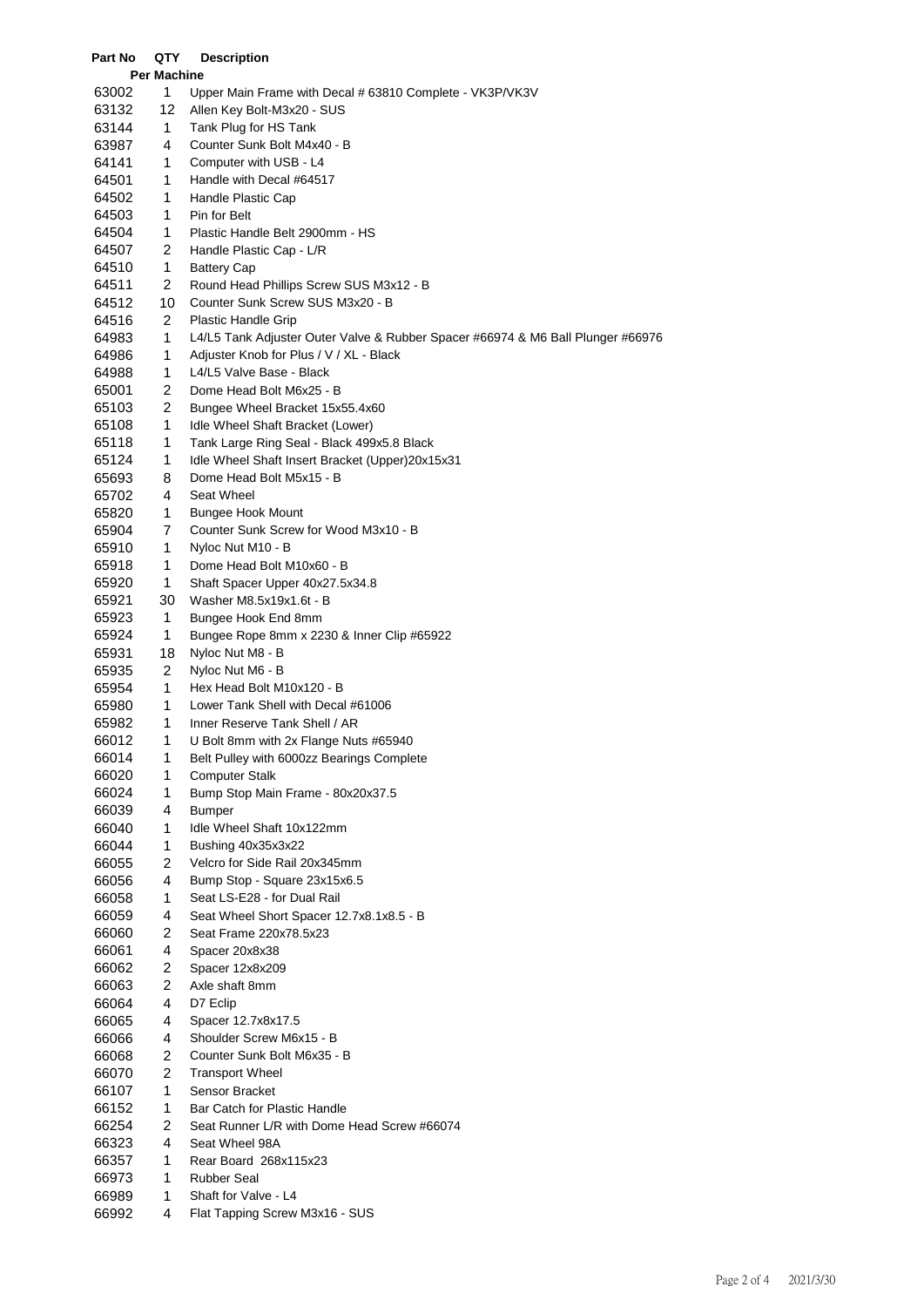## **Part No QTY Description**

- **Per Machine**
- 66994 1 L4 Tank Adjuster Inner Valve-Black<br>66997 1 L4 Adjuster Knob Base with Decals
- 66997 1 L4 Adjuster Knob Base with Decals #66995 -Black
- 67004 1 Bungee Pulley Bracket Lower<br>67046 1 Support Bracket Lower Main
- 67046 1 Support Bracket Lower Main Frame<br>67981 1 Upper Tank Shell L4 Decal # 66959
- 67981 1 Upper Tank Shell L4 Decal # 66959 & Double Lip Seal # 66972<br>67988 1 End Cap Adjuster Knob
- 1 End Cap Adjuster Knob